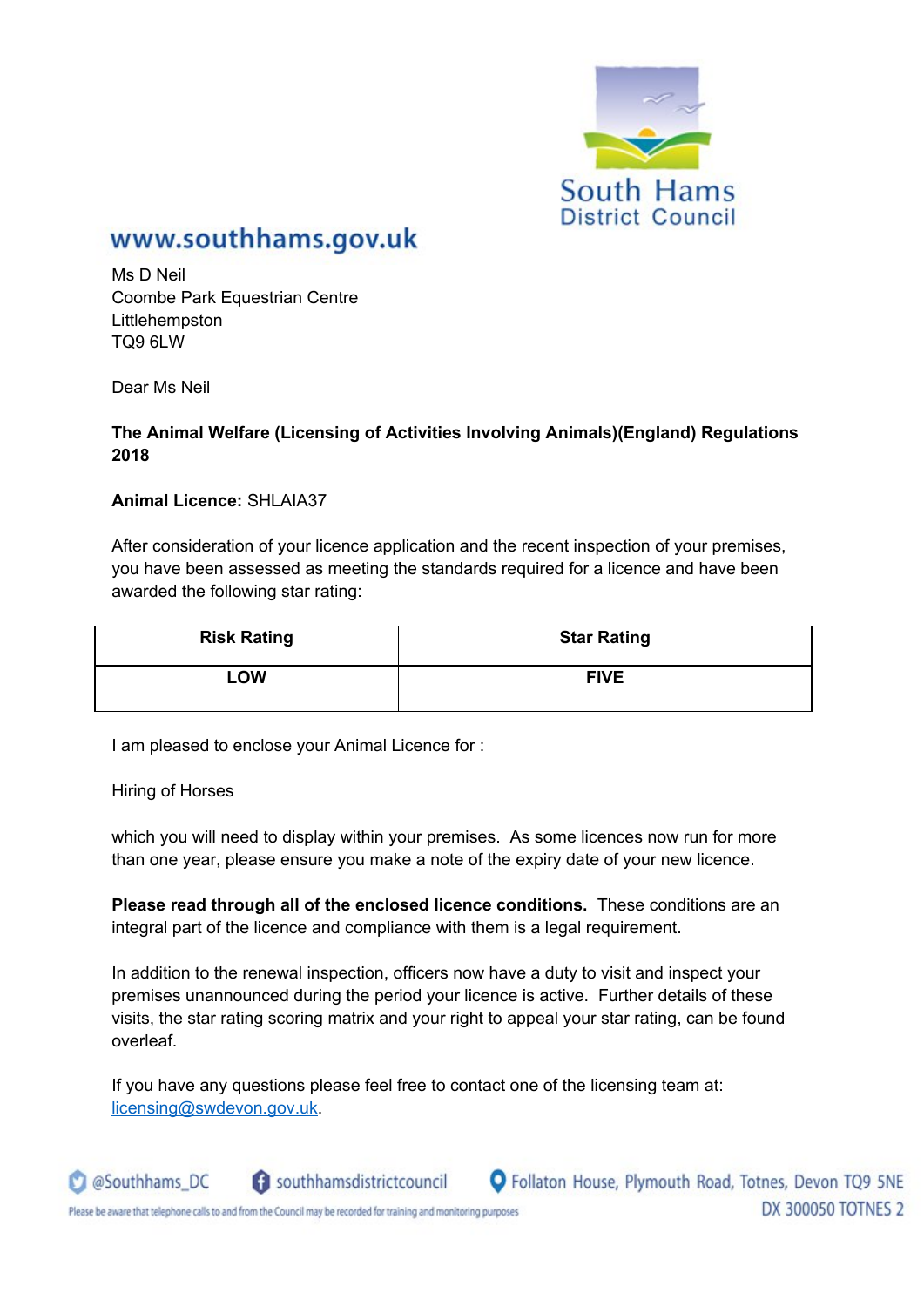Yours sincerely

Environmental Health Specialist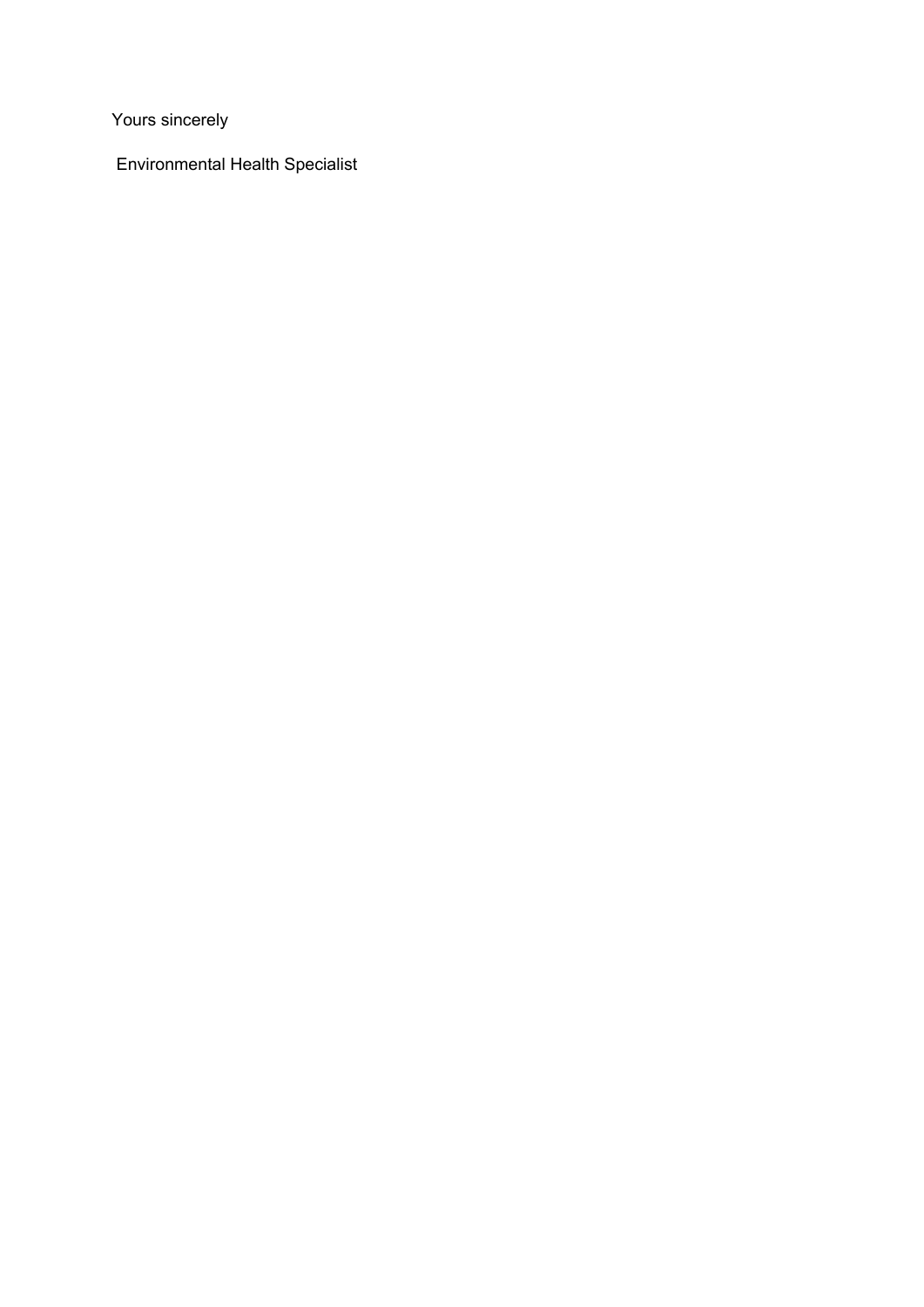| <b>SCORING MATRIX</b> |                  | <b>Welfare Standards</b>                                                       |                                                                                |                                                                             |  |
|-----------------------|------------------|--------------------------------------------------------------------------------|--------------------------------------------------------------------------------|-----------------------------------------------------------------------------|--|
|                       |                  | <b>Minor Failings</b>                                                          | <b>Minimum</b><br><b>Standards</b>                                             | <b>Higher Standards</b>                                                     |  |
|                       |                  | (existing businesses<br>that are failing to<br>meet minimum<br>standards)      | (as laid down in the<br>schedules and<br>guidelines)                           | (as laid down in the<br>guidance)                                           |  |
| <b>RISK</b>           | <b>Low Risk</b>  | 1 Star<br>1 yr licence<br>Min 1 unannounced<br>visit within 12 month<br>period | 3 Star<br>2 yr licence<br>Min 1 unannounced<br>visit within 24 month<br>period | 5 Star<br>3 yr licence<br>Min 1 unannounced visit<br>within 36 month period |  |
|                       | <b>High Risk</b> | 1 Star<br>1 yr licence<br>Min 1 unannounced<br>visit within 12 month<br>period | 2 Star<br>1 yr licence<br>Min 1 unannounced<br>visit within 12 month<br>period | 4 Star<br>2 yr licence<br>Min 1 unannounced visit<br>within 24 month period |  |

### **Star rating appeal process**

If you are unhappy with the star rating given to your business, you have 21 days from the date the rating is given to lodge an appeal (this includes weekends and bank holidays).

This process is relevant where you wish to dispute the star rating given as not reflecting the animal welfare standards and risk levels of your business at the time of the inspection.

This process is not relevant where you have made improvements to your business and wish to be re-assessed. In this situation, you should apply to be reinspected and a re-inspection fee will apply.

Where you wish to lodge an appeal against the star rating given to your business, it is advisable, in the first instance, to discuss this with the Inspecting Officer. This will not form part of the appeals process but it gives the Officer the opportunity to explain how they arrived at the star rating.

If you remain unhappy, you should apply in writing: Email:licensing@swdevon.gov.uk

The appeal will be considered by the Environmental Health and Licensing Senior Specialist and a decision will be issued within 21 days of receipt of the appeal. Where a revisit is required as part of the appeal, a revisit fee will be applicable (except when the appeal results in a higher star rating being awarded).

If you disagree with the outcome of the appeal, you can challenge the decision by means of a judicial review. You may also wish to make a formal complaint via the Council's complaints procedure, details of which can be found on our website (this may include taking the matter to the Local Authority Ombudsman).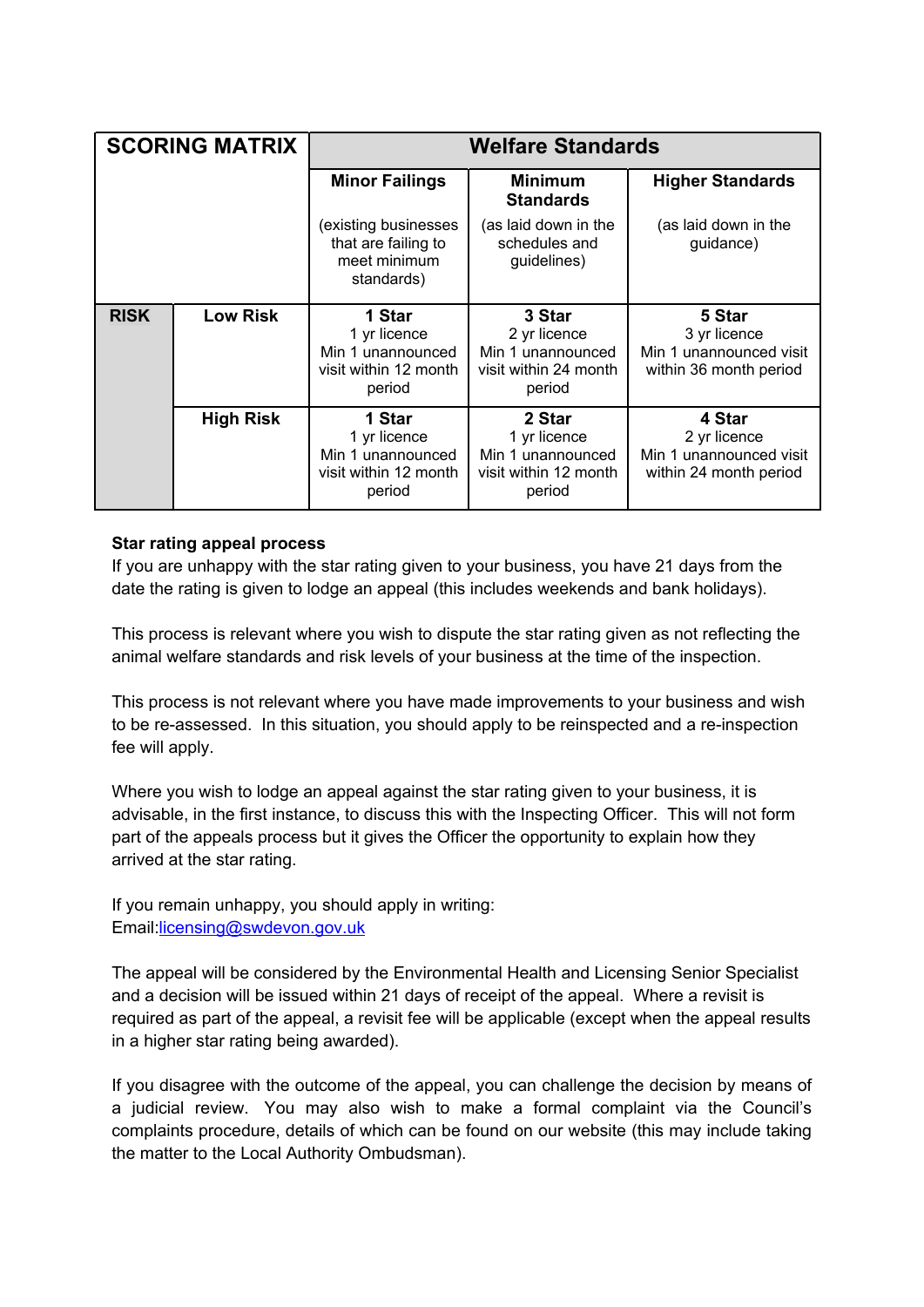#### **Request for re-inspection for re-rating process**

Where a rating of 1 to 4 has been given, and accepted by you, and you have subsequently made the required improvements to address the non-compliances outlined during the inspection, you may request a re-inspection for re-rating.

There is a fee for any re-inspection and it should be noted that the re-inspection could result in a lower star rating than the initial one awarded.

Where a re-inspection has been requested, it will be carried out within 3 months of the request, unless there is insufficient evidence of the required improvements being made, in which case the local authority may refuse the re-inspection request.

Re-inspection requests should be made in writing (including email).

Where a business is unhappy with the outcome of a re-inspection, a formal complaint can be made via the Council's complaints procedure:

https://www.southhams.gov.uk/article/3032/Make-a-Formal-Complaint-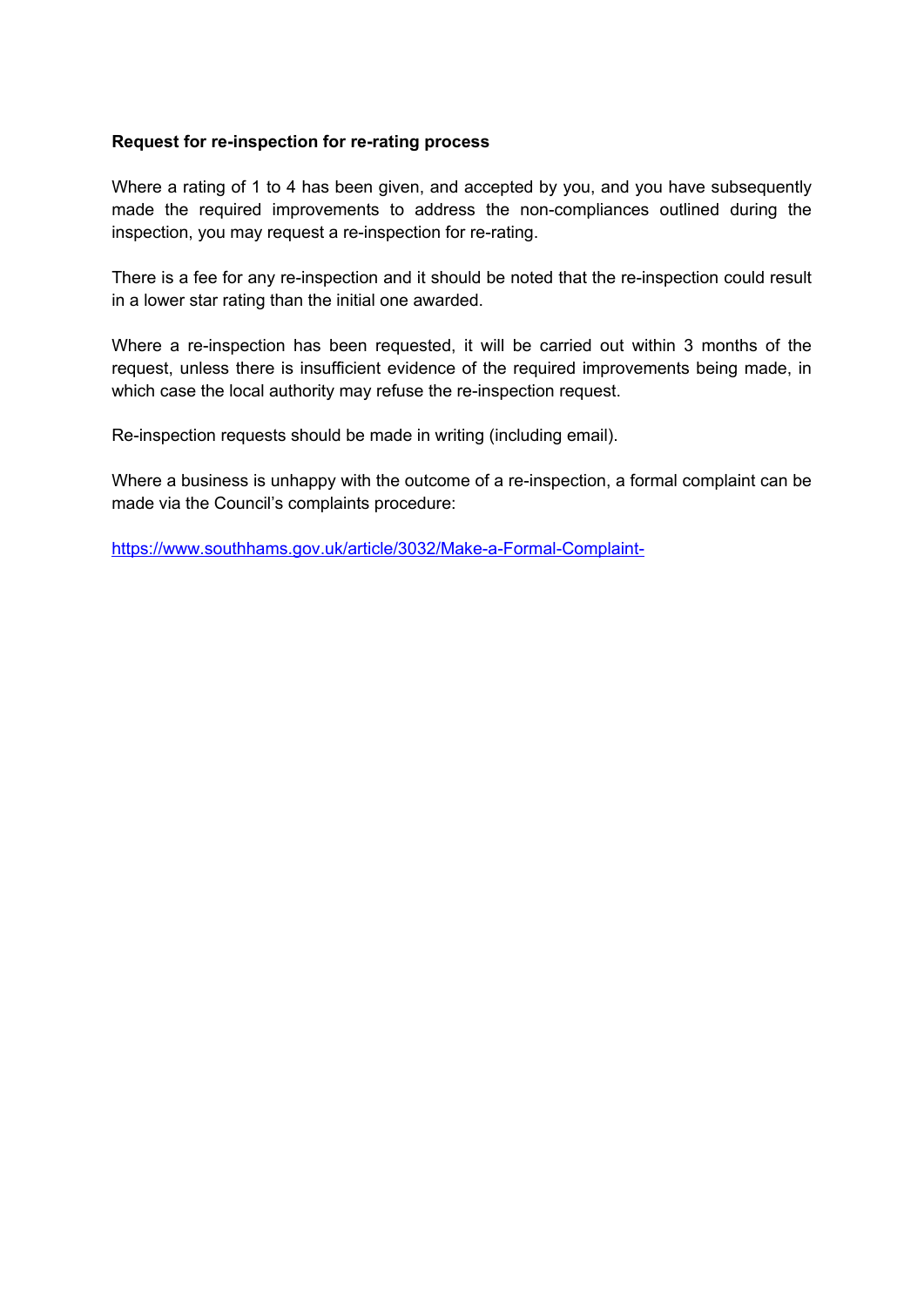| The Animal Welfare (Licensing of Activities involving animals) (England)<br><b>Regulations 2018: SHLAIA37</b>                                                                                                                                                                              |                                                                                                                                         |  |  |  |  |
|--------------------------------------------------------------------------------------------------------------------------------------------------------------------------------------------------------------------------------------------------------------------------------------------|-----------------------------------------------------------------------------------------------------------------------------------------|--|--|--|--|
| <b>South Hams</b><br>District Council                                                                                                                                                                                                                                                      | <b>Licensing Department</b><br>South Hams District Council<br><b>Follaton House</b><br><b>Plymouth Road</b><br><b>Totnes</b><br>TQ9 5NE |  |  |  |  |
| <b>DURATION OF LICENCE</b>                                                                                                                                                                                                                                                                 |                                                                                                                                         |  |  |  |  |
| Valid From: 27/04/2021<br><b>Expires: 26/04/2024</b>                                                                                                                                                                                                                                       |                                                                                                                                         |  |  |  |  |
| <b>PREMISES NAME AND ADDRESS</b>                                                                                                                                                                                                                                                           |                                                                                                                                         |  |  |  |  |
| Mare & Foal Sanctuary, Coombe Park Equestrian Centre, Littlehempston, TQ9 6LW                                                                                                                                                                                                              |                                                                                                                                         |  |  |  |  |
| <b>LICENCE HOLDER NAME AND ADDRESS</b>                                                                                                                                                                                                                                                     |                                                                                                                                         |  |  |  |  |
| Ms Dawn Neil<br>Coombe Park Equestrian Centre, Littlehempston, TQ9 6LW                                                                                                                                                                                                                     |                                                                                                                                         |  |  |  |  |
| <b>LICENSABLE ACTIVITIES</b>                                                                                                                                                                                                                                                               |                                                                                                                                         |  |  |  |  |
| South Hams District Council hereby license the above named licence holder to carry out the<br>following licensable activities at the above mentioned premises. The numbers and types of<br>animals that may be kept/used in relation to the licensable activities above are set out below. |                                                                                                                                         |  |  |  |  |
|                                                                                                                                                                                                                                                                                            | <b>Licensable Activities</b>                                                                                                            |  |  |  |  |
| Hiring of Horses                                                                                                                                                                                                                                                                           |                                                                                                                                         |  |  |  |  |
| <b>Maximum Number of Animals</b><br>"numbers of home boarded dogs is inclusive of the licence holders own pet dogs"                                                                                                                                                                        |                                                                                                                                         |  |  |  |  |
| 6Horses/Ponies<br>Specified horses are kept on SHDC record                                                                                                                                                                                                                                 |                                                                                                                                         |  |  |  |  |
| <b>STAR RATING</b>                                                                                                                                                                                                                                                                         |                                                                                                                                         |  |  |  |  |
| *****                                                                                                                                                                                                                                                                                      | <b>FIVE STARS</b>                                                                                                                       |  |  |  |  |
| SIGNED OF BEHALF OF THE ISSUING LICENCING AUTHORITY                                                                                                                                                                                                                                        |                                                                                                                                         |  |  |  |  |
| ParpelonCo.<br>Ian Luscombe: Head of Environmental Health Practice                                                                                                                                                                                                                         |                                                                                                                                         |  |  |  |  |
|                                                                                                                                                                                                                                                                                            |                                                                                                                                         |  |  |  |  |